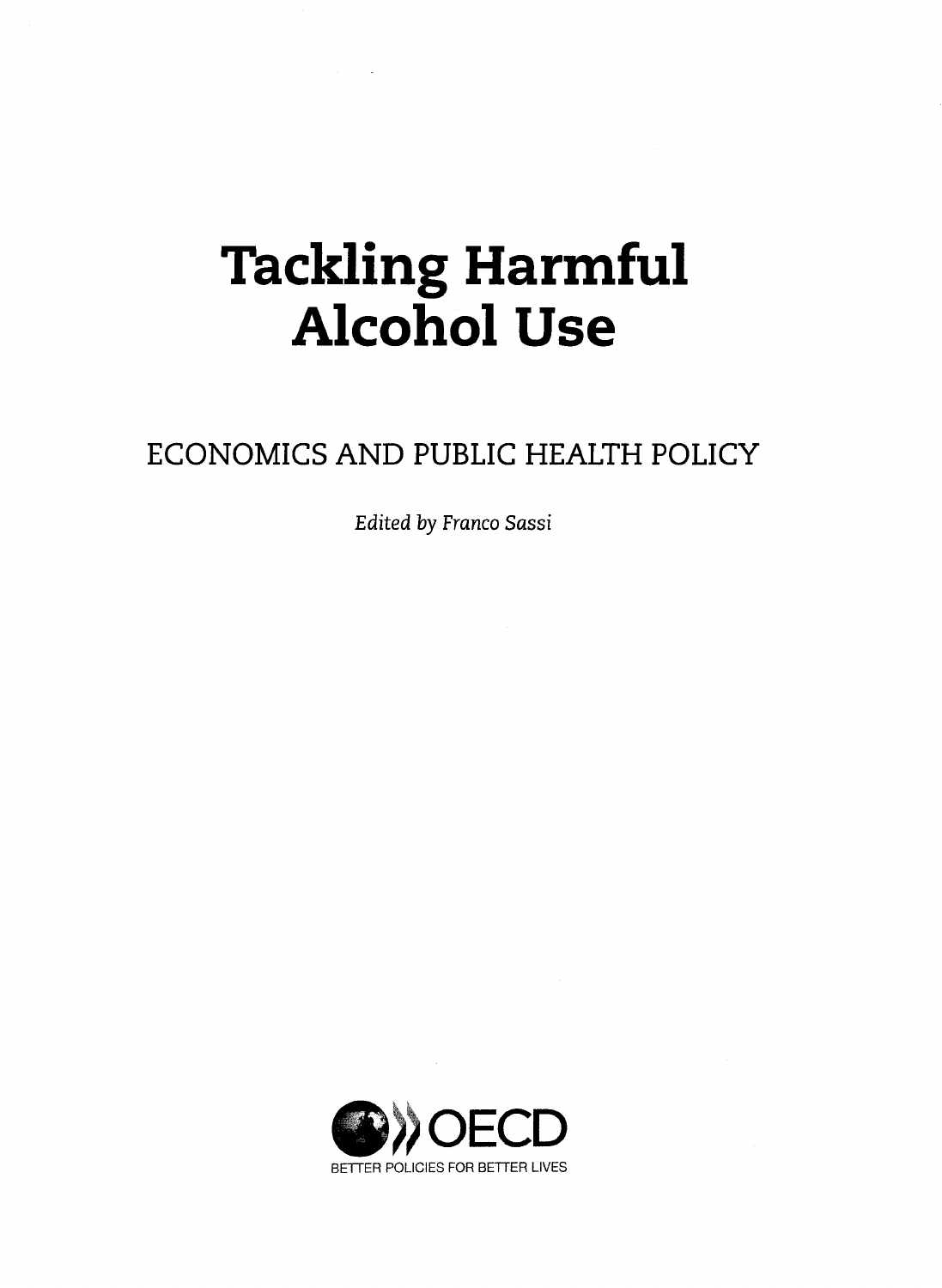## *Table of contents*

|                                                                                                                                                                                                             | 13                                                                   |
|-------------------------------------------------------------------------------------------------------------------------------------------------------------------------------------------------------------|----------------------------------------------------------------------|
|                                                                                                                                                                                                             | 15                                                                   |
| Chapter 1. Alcohol: The public health side of a social phenomenon<br>By Franco Sassi and Patrick Love                                                                                                       | 19                                                                   |
| Harmful use of alcohol: The size of the problem<br>Protective and harmful effects: A public health perspective<br>A social welfare perspective on alcohol policy                                            | 20<br>20<br>22<br>23<br>28<br>31<br>34<br>36<br>36                   |
| Chapter 2. Trends in alcohol consumption in OECD countries<br>By Marion Devaux and Franco Sassi                                                                                                             | 39                                                                   |
| Dominant beverages and patterns of drinking<br>Tracking changes in alcohol consumption over time<br>Changes in hazardous and heavy episodic drinking<br>Drinking initiation and alcohol use by young people | 40<br>40<br>41<br>46<br>48<br>48<br>50<br>52<br>56<br>58<br>58<br>58 |
| Chapter 3. Social disparities in alcohol drinking<br>By Marion Devaux                                                                                                                                       | 61                                                                   |
| Identifying social patterns in alcohol drinking<br>The gender dimension: Drinking habits in men and women<br>Social disparities in heavy episodic drinking                                                  | 62<br>62<br>62<br>64<br>66<br>68                                     |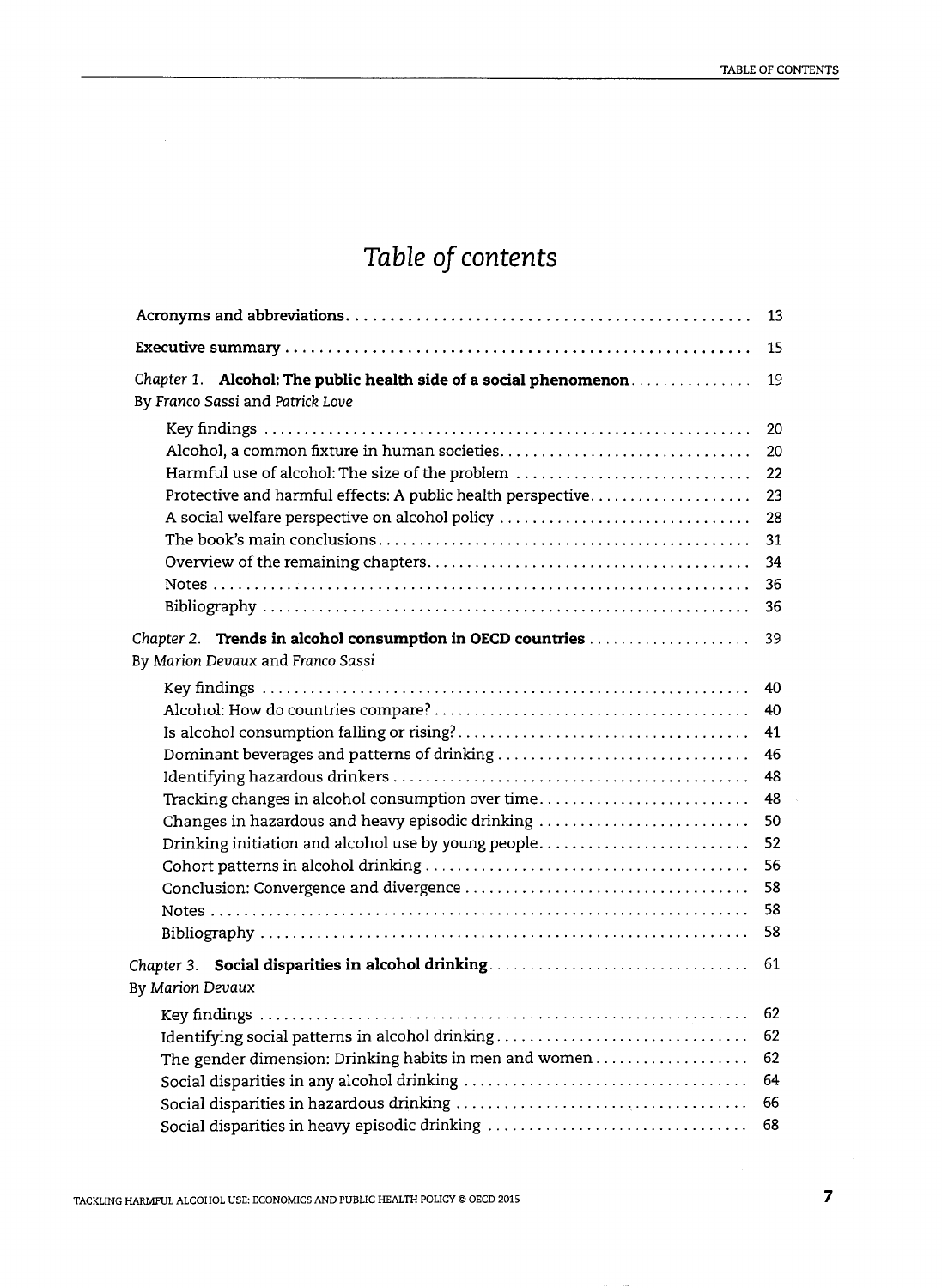|                                                                                                                    | 70<br>70  |
|--------------------------------------------------------------------------------------------------------------------|-----------|
| Alcohol and labour market outcomes: A complex link<br>Different gradients in consumption and alcohol-related harm? | 76        |
|                                                                                                                    | 77        |
|                                                                                                                    | 77        |
| Special focus I. The impact of alcohol consumption on global health<br>By Vladimir Poznyak and Dag Rekve           | 81        |
| Pathways and mechanisms of alcohol-related harm                                                                    | 82<br>82  |
|                                                                                                                    | 83        |
|                                                                                                                    | 83        |
|                                                                                                                    | 84        |
| Policy action to reduce the harmful use of alcohol                                                                 | 85<br>85  |
|                                                                                                                    | 85        |
|                                                                                                                    |           |
| Chapter 4. Tackling alcohol-related harms: What policy approaches?<br>By Michele Cecchini and Annalisa Belloni     | 87        |
|                                                                                                                    | 88        |
| Global and national strategies to reduce the harmful use of alcohol                                                | -88<br>92 |
| Main approaches in the alcohol policy toolkit                                                                      | 93        |
|                                                                                                                    |           |
|                                                                                                                    |           |
|                                                                                                                    |           |
| By Henry Saffer                                                                                                    |           |
|                                                                                                                    |           |
|                                                                                                                    |           |
|                                                                                                                    |           |
|                                                                                                                    |           |
|                                                                                                                    |           |
|                                                                                                                    | 126       |
| Special focus III. How does minimum unit pricing for alcohol                                                       |           |
|                                                                                                                    |           |
| By Anne Ludbrook                                                                                                   |           |
|                                                                                                                    |           |
|                                                                                                                    |           |
|                                                                                                                    |           |
|                                                                                                                    |           |
|                                                                                                                    |           |
|                                                                                                                    |           |